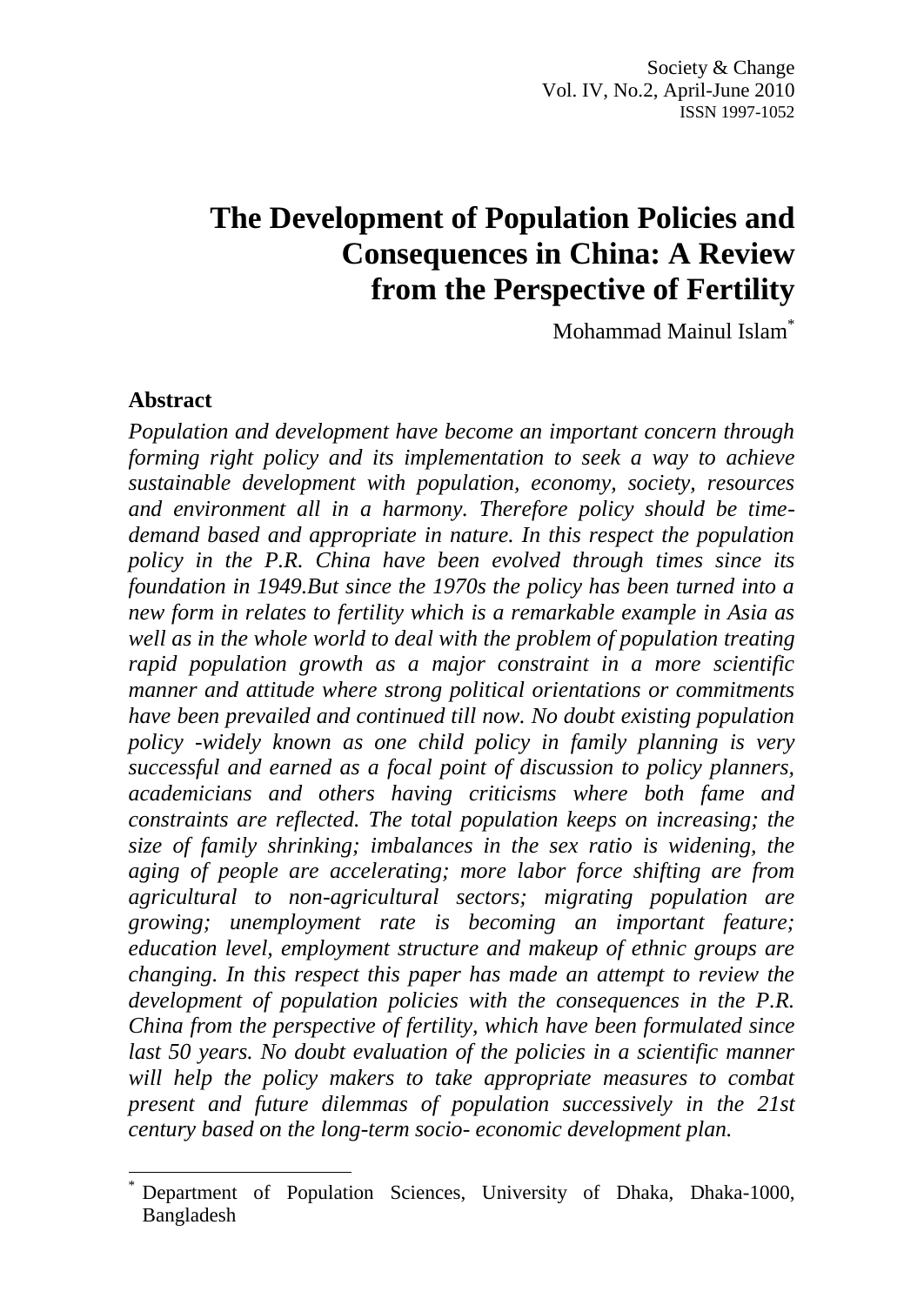## **Introduction**

Generally population policy means explicit or implicit measures instituted by a government to influence population size, growth, distribution, or composition of a country which indicates that how the country will face the population issues for better welfare of the community. It embraces the objectives sought by a state in respect of the magnitude or the composition of its population together with the means recommended for the realization of these objectives (Spengler and Duncan, 1956:441).But now-a- days population and development have further become an important concern through forming right policy and its implementation to seek a way to achieve sustainable development with population, economy, society, resources and environment -all in a harmony. Therefore policy should be time-demand based and appropriate in nature. In this respect the population policies in China have been evolved through times since the foundation of the P. R. China in 1949.But since the 1970s the policy has been turned into a new form in relates to fertility which is a rare example in Asia as well as in the whole world to deal with the problem of population treating rapid population growth as a major constraint in more scientific manner and attitude where strong political orientations or commitments have been prevailed and continued till now. No doubt population policy relate to fertility control (which is widely known as one child policy in family planning) in China is very successful and earned as a focal point of discussion to policy planners, academicians and others having criticisms where both fame and constraints are reflected. Here it can be noted that present China after the reformation is experiencing the new dimensions of fertility and population characteristics due to family planning policy, which are going to be a very important concern in coming years while nation"s modernization drive is an essential feature. Currently China had a population of 1.30756 billion at the end of 2005 and its population is growing by about 7.6 million a year (National Bureau of Statistics of China, 2006:99). The country aims to maintain its population at 1.4 billion by 2010 and 1.6 billion by 2050 which currently belongs to 21% of the world population that means one fifth of the total human being and same as four times of the population of USA having annual growth rate of 0.6% and population density as 622 per square kilometer in 2002 (Donald and Benedict, 2005: 24, 25, 29). The total population keeps on increasing; the size of family shrinking; imbalances in the sex ratio is widening, the aging of people are accelerating; more labor force shifting are from agricultural to non-agricultural sectors; migrating population are growing; unemployment rate is becoming an important feature; education level, employment structure and makeup of ethnic groups are changing. Therefore it is the right time to evaluate the policies and strategies to take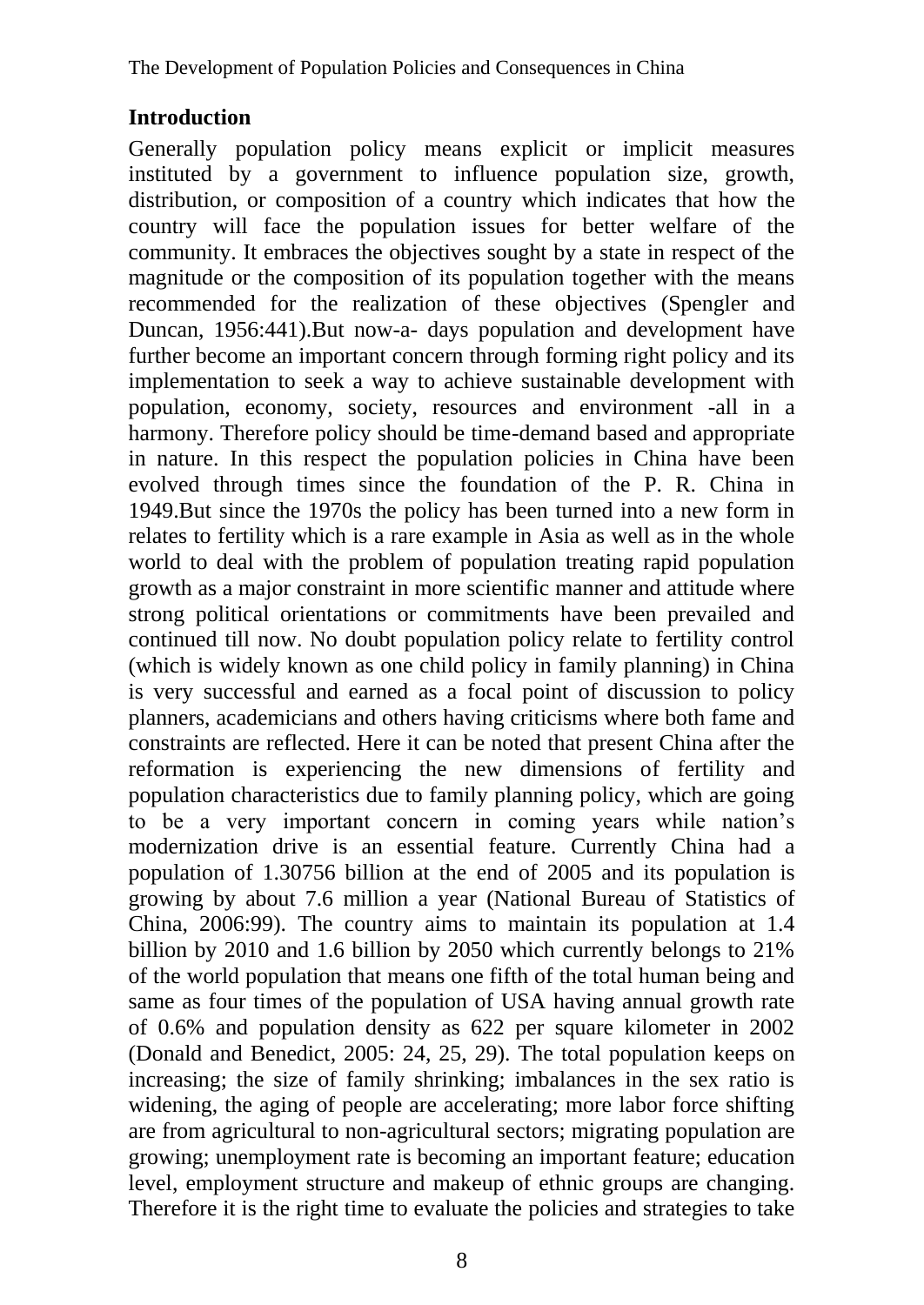appropriate measures to combat existing as well as future threats successively.

### **The Development of Population Policies in the P.R. China**

To limit the size of population and to improve the quality of people are the proclaimed goals of the current population policy in the People"s Republic of China. In fact China"s population policy includes the control of population distribution or migration and the control of population growth (Wang, 1999:94). Here this section will only discuss the population growth control policies. It is widely accepted that China"s rapid fertility decline is largely due to its very successful family planning program (Xizhe, 1991:16).The evolution of the programs can be traced back to the mid -1950s that means the history of population and development in the P. R. China since it was founded in 1949.These clearly reflect that the planned control of the rate of population growth is not easy and effortlessly achieved. In fact the policies have evolved through many hard and complex twists and turn and have been marked by variation. Here it can be noted that China"s population policies have embraced two major strands. On the one hand, great efforts have been made to reduce mortality rates through developing health services and improving living standards. On the other hand are the attempts to control the growth of population which is the main concern here. Broadly speaking, the population policies in the P.R. China have evolved through the following major phases.

#### *First Phase: 1949-1952*

Since 1949 up to the initiation of the country"s First Five-Year Plan (1953-1957), the state was mostly busy to restore the war-damaged economy. The government did not put forward any specific needs or goal in the field of the population and development. Thus the population growth was almost similar what it had been before. But during that period of economic rehabilitation, the nature of the growth of population went under a major change and become characterized by a high birth rate, a low death rate and a high rate of increase. Between 1949 and 1952, the birth rate remained at the high level of 35 or more per thousand but the death rate dropped sharply reaching relatively low level of under 20 per thousand(Wenruo,1981). Thus the speed of population growth rate was high. In terms of the governmental action, the social and economic policies perused by the state in effect encouraged more births. For example, the supply system, which was continued after 1949, gave government workers an extra allotment for every child born. More importantly, the strict government bans on sterilization and induced abortion were direct encouragements of more births. In 1949 there was an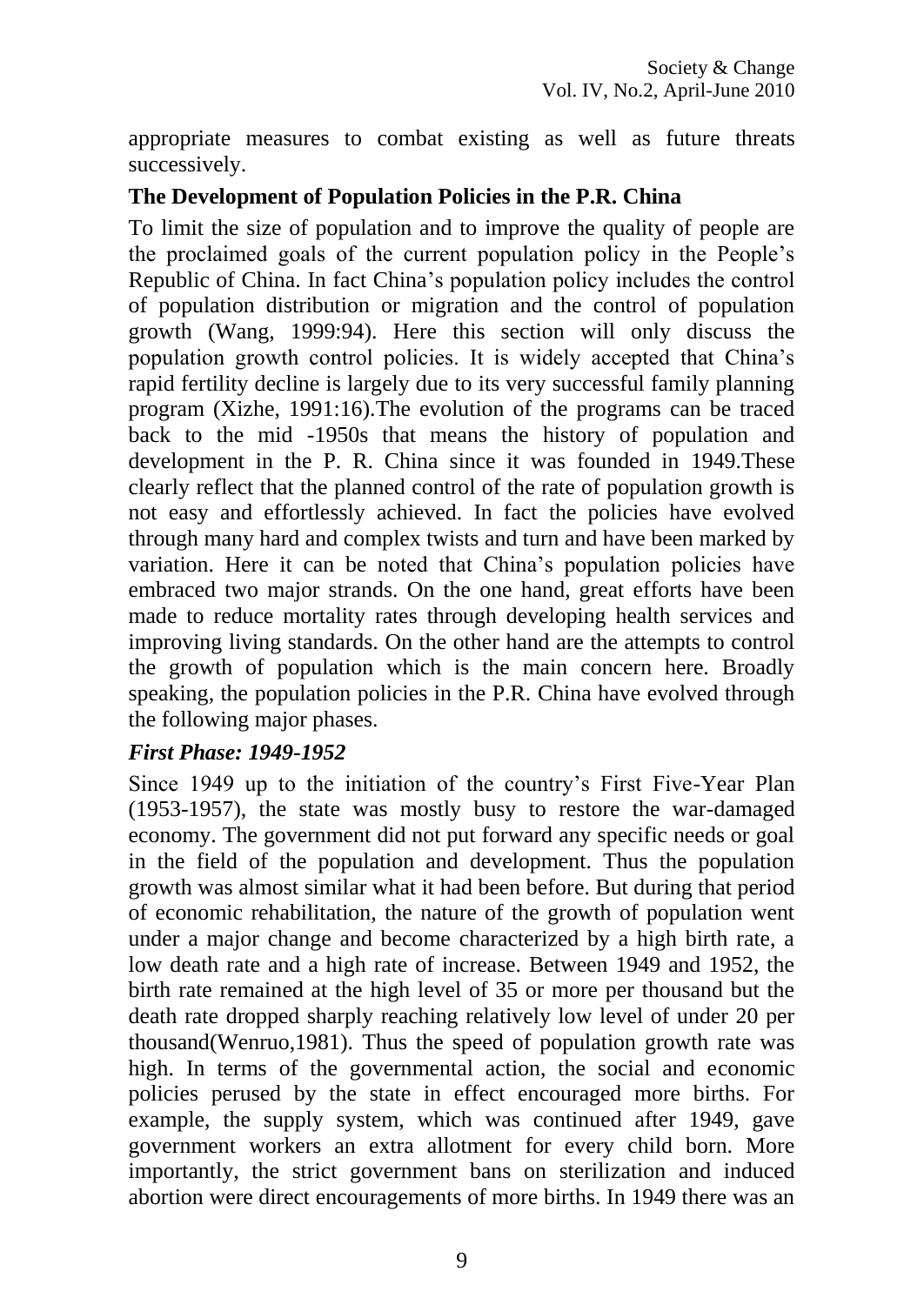approximate figure of 475 million of population in P. R. China (Cangping and Guangzong, 2004:24). It was revealed that at that time socialist construction needed a lot of manpower. Moreover, China still had a lot of land and other resources to be developed and utilized. Thus, the population problem did not draw wide attention for the time being (Cangping and Guangzong, 2004:24).

# *Second Phase: 1953-1965*

During the period of 1953-1965 harmonization between population growth and economic development became gradually more apparent and the idea of instituting family planning and planned control over population growth gradually emerged. As the population problem began to surface, proposal came from state organs, government leaders and scholars about the need to practice family planning and to form the policy for planned regulation of population growth. For example, a noted economist and former president of Peking University Ma Yinchu (1882- 1982) put forward his "New Population Theory" where he advocated "improving the quality of population and controlling its size referring the contradiction between the excessive growth population growth and the acceleration of capital accumulation, the raising of productivity, the improvement of productivity, the improvement of living standards and the development of science (Xueyuan, 1997). Thus the first Five Year Plan period saw the earliest definition of the basic orientation of China"s existing population policy-family planning and controlled population growth. But the social and economic policies and measures adopted by the state and the collectives continued, in effect to encourage more births than to control the growth of population.

As a result in 1963 the natural growth rate rose to 33.5 per thousand, the highest level recorded after 1949(Wenruo, 1981).The population problem became severe. In 1964, the State set up a special agency to deal the affairs relate to family planning-"The Family Planning Office of the State Council", which laid the organizational basis for earliest implementation of family planning and the control of population growth throughout China. In 1965 family planning was regarded by the top leaders as progressive in nature and emphasis had given to motivate people to work to publicize and promote family planning on a nationwide scale.

# *Third Phase: 1966-1971*

During this period high rate of birth and natural increase of population still continued. The net annual increases of population were the highest in the China"s history. As the Cultural Revolution began in 1966, the work of the State Family Planning agencies came to a standstill as their personnel were disbanded. There was virtually no family planning at that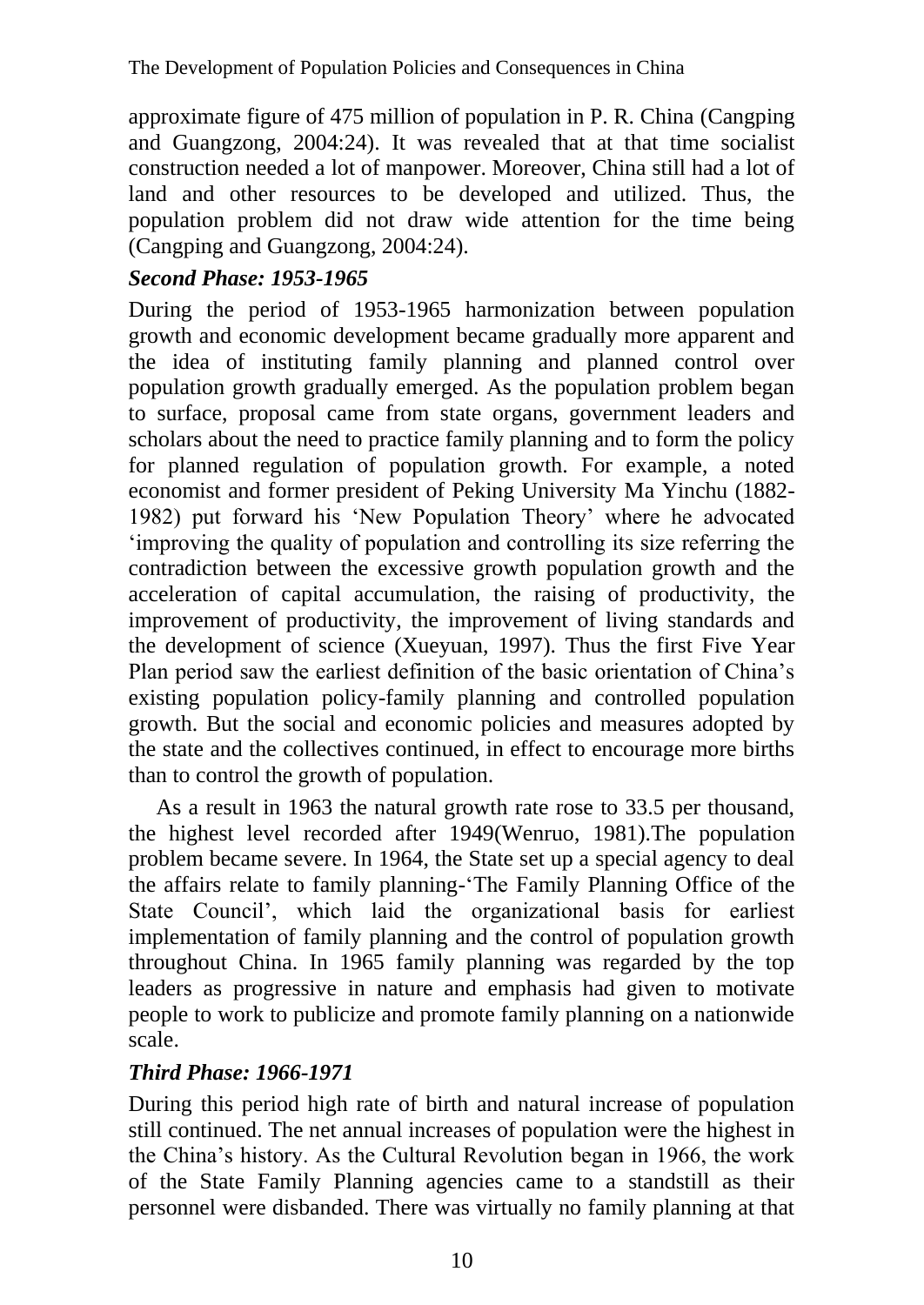time. As a result of enormous population increased. The population problem became acute as never before. The impact was felt in many areas like food and cultivation, housing, employment and schooling (Wenruo, 1981).

### *The Fourth Phase: 1971 to Present*

Since the 1970s with the introduction of the reform and opening program, China has formulated a basic state policy to promote family planning in all round way so as to slow down population growth and improve its quality in terms of health and education. The current family planning program and its policy started in the early 1970s.The national policy of delaying marriage and child-bearing, spacing births, and having fewer children (*Wan-Xi-Shao*) was implemented in 1973.The lowest age of marriage was set at 25 for males and 23 for females; a two child norm was promoted and a birth interval of at least 4 years was highly recommended. But this policy was soon replaced by one child policy in 1979.The policy met resistance from couples with only one child, especially if the first child was a girl, so amendments are soon made. The "Policy of Opening a Small Hole" was adopted in 1984.Such a policy allows couples to have a second child under certain conditions. For example, it allows rural couples in some areas with only a girl to have a second birth after an interval of several years. Since the, the stabilization of the current family planning policy has been advocated (Zhenming, 2000:54). Although the policy is strict at urban level but later one child boys and girls if they marry each other they are allowed to take more where as minority nationalities have generally been allowed more flexibility in family size. The government encourages late marriage and late child bearing, and advocates the practice of "one couple, one child" and having a second child with proper spacing in accordance with the law of regulations. In this regard family planning has been advocated among the ethnic minorities; various provinces, autonomous regions and municipalities directly under the central Government have formulated their own policy and regulations according to local condition (Information Office of the State Council of the People"s Republic of China, 2000:3).It can be noted that during the period between 1977 and 1990,when the one child policy was conceived and evolved certain sets of political and structural factors exercised a strong influence on the policy(Finkle and McIntosh,1994:138). Since the 1990s, the central government has convened a National Summit Meeting on the issue of population and development once a year for the sake of adopting important decisions and measures based upon discussion and analysis of the major problems. The governments organizes and coordinates the relevant departments and mass organizations to implement the population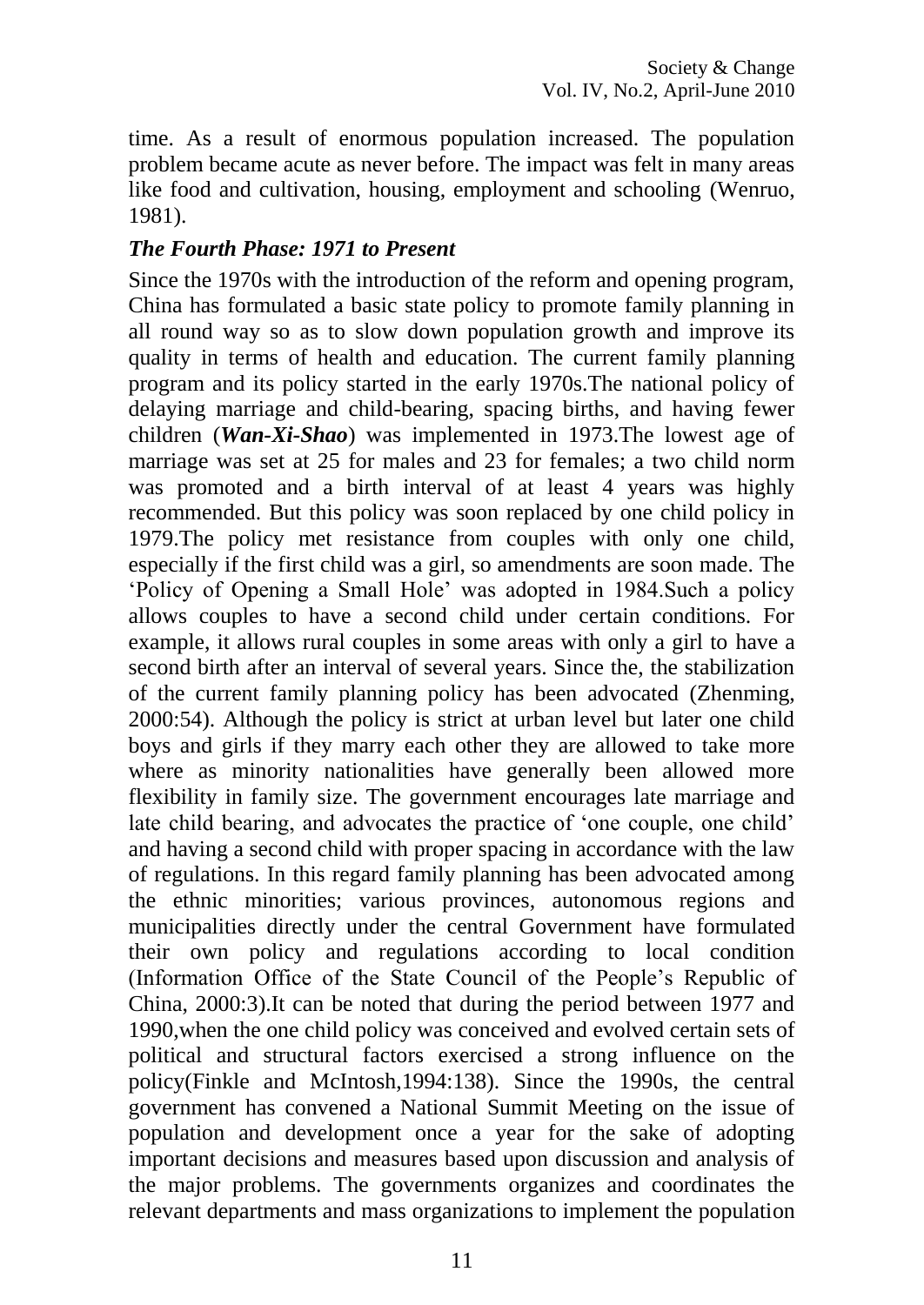and family planning program, striving to integrate the family planning program with economic development, poverty eradication, protection of ecological environment of public health and a social security, and improvement of women"s status (Information Office of the State Council of the People"s Republic of China, 2000:3). Reshaping the population problem as a human resource power house China"s first Population and Development Strategy Research Report released on recently, January 11,2007 where it has been addressed that China has now made a feature of having a low birthrate, a low mortality rate and high growth rate*(People"s Daily,* 2007*)*. In this respect population development strategy refers to control total population and to improve population quality where three steps population strategy will be maintained by 2010, 2020 and 2050.

| Year | <b>Issues or Programs</b>                                                                                                                                                                                          |  |  |  |  |
|------|--------------------------------------------------------------------------------------------------------------------------------------------------------------------------------------------------------------------|--|--|--|--|
| 1980 | 'One-Child family Policy 'introduced. China aims to limit total<br>population to 1.2 billion by 2000.                                                                                                              |  |  |  |  |
| 1984 | 'One-Child Policy' becomes more flexible, especially for rural<br>Chinese whose first child was girl.                                                                                                              |  |  |  |  |
| 1991 | Stricter controls introduced                                                                                                                                                                                       |  |  |  |  |
| 1995 | Incentives provide for rural households to limit family size. Official<br>population exceeds 1.2 billion.                                                                                                          |  |  |  |  |
| 1996 | Population growth rate is just over 1% and continues to decline.                                                                                                                                                   |  |  |  |  |
| 1998 | Family planning policy to continue for another 50 years. Government<br>aims to keep China's population below 1.6 billion by mid-21 $^{\rm st}$<br>century.                                                         |  |  |  |  |
| 2001 | The first national Law on Population and family Planning is adopted.                                                                                                                                               |  |  |  |  |
| 2004 | The National Population and family planning commission call for a<br>nationwide effort to 'create a favorable environment' for girls.<br>Daughters-only or one son families to be given bonuses and<br>privileges. |  |  |  |  |
| 2007 | Population development strategy refers to control total population and<br>to improve population quality where three steps population strategy<br>will be maintained by 2010, 2020 and 2050.                        |  |  |  |  |

*Table1.1: "One-Child Policy" Over Times*

*Source: Information has adopted from book- The State of China Atlas, 2005, p.29 (By Donald and Benewick, 2005; Population and Development Strategy Report, 2007(People"s Daily, 2007)*

# **Specific Fertility Control Policies in the P.R. China**

Through deeper understanding of the magnitude of the population problem major birth control (family planning) policies have been taken over times since 1970s.Here important and widely concerned specific initiatives have been discussed below.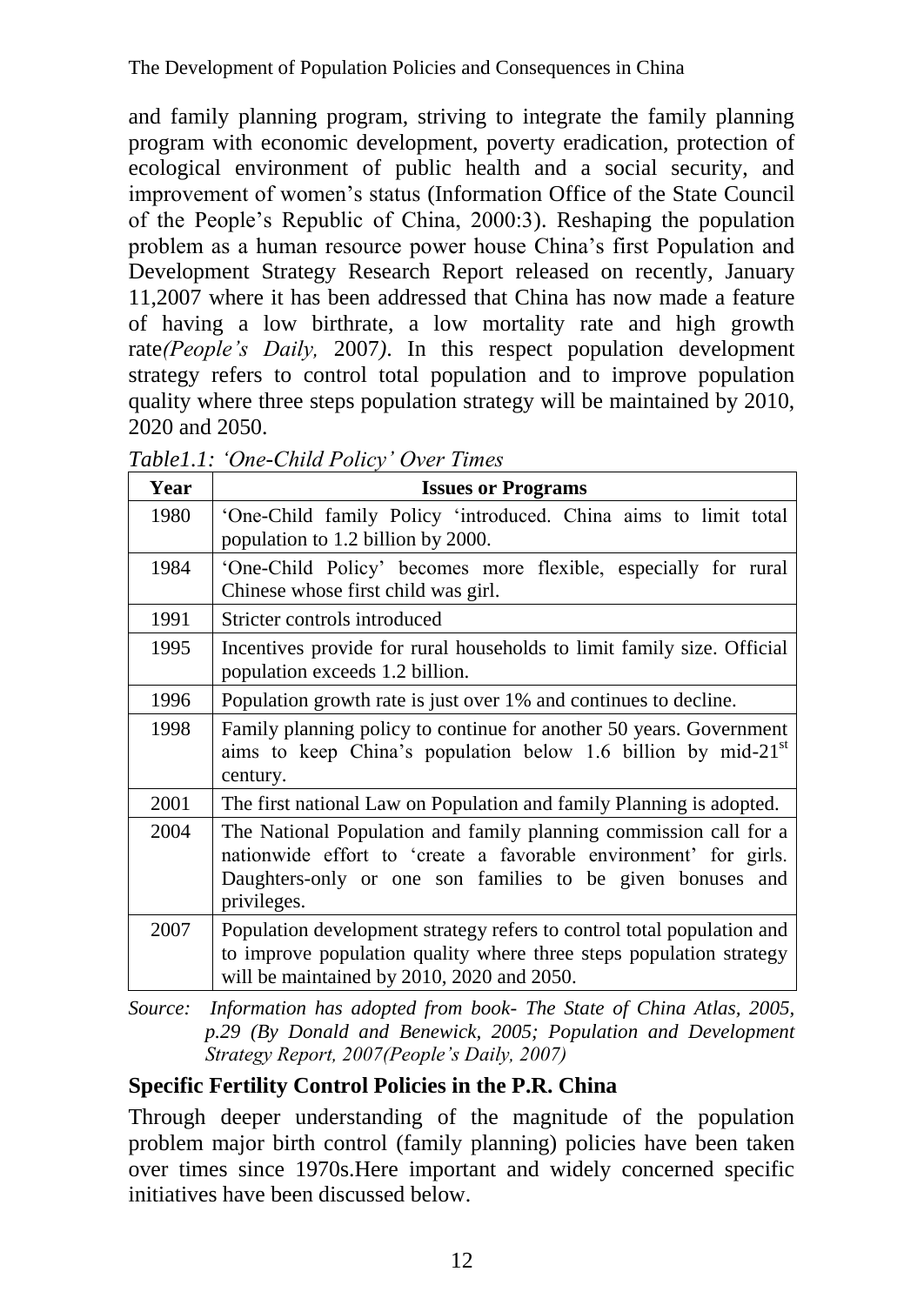Late, Sparse and Few: In 1971, the specific necessities of family planning were summed up by the slogan-*'Late, Sparse and Few"*. "Late" meant that young people were required and expected to respond to the State's call of their own accord delay their marriage date- in other words practice of late marriage which is not simply a matter of the individual or the family, it is related to the strategic task of controlling population growth in the country as a whole. The term "Late" also obscured another requirement-that the married couple postpone child-bearing as long as possible. Late marriages and late child-bearing not only ease population pressure within a given period of time, they also add to lowering the birth rate since the high fertility period of women is shortened and fertility declines with age. The term 'Sparse' meant that the interval between births should be prolonged out-to about four years, as then predetermined- in order to prevent excessively dense child bearing and lessen the burden on the family. The emphasis, however, was on "Few Births'. As the work of family planning developed in depth, it was at first suggested that two children would be the most suitable and alter at most two, best only one. But measures aiming at achieving the target of two children per family were limited almost exclusively to ideological education and promotion. Although the constitution contained provisions on practicing family planning, no specific laws and regulations pertaining to population matters had yet been formulated(Wenruo,1981).According to Banister, by 1978 the P. R. China"s family planning program had achieved remarkable success in birth control use and limitation of fertility. A majority of the couple's in China were practicing contraception, most using effective modern methods. Married couple"s were for the most part confining themselves to raising two or three children (Banister, 1987:183).

*One Child Policy:* The one child policy was first put forward in the second half of the 1978.Following the issue of the open letter from the Communist Central Committee, September 1980, the campaign was carried out vigorously (Xizhe, 1991:45). Finally at the third session of the Fifth National Congress in 1980, the State Council put forward the general call for "only one child per couple". A number of objectives circumstances dictate that the policy of having only one child is the most appropriate. First, there is the need to realize China"s modernizations, to build up the economy, and to see that the people are "comfortably off" by advocating one child per couple and keeping the population within the 1.2 billion figure at the end the last century. A second factor is that the force towards population growth remains very powerful. In view of the large base number of the population, its young age- composition and the growing numbers of females entering childbearing age, if each couple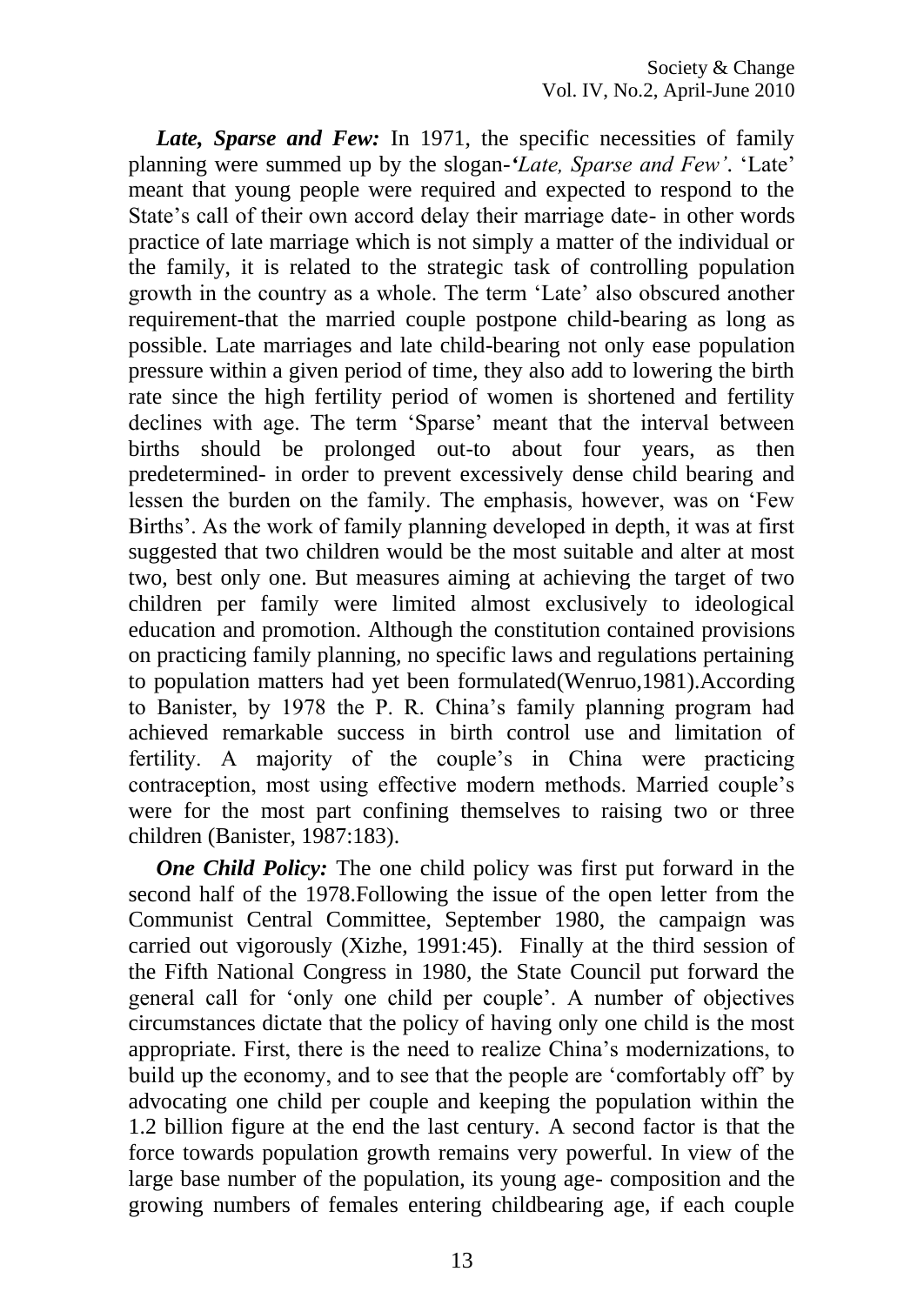had two children, the population at the end of the century would certainly total more than 1.2 billion. Furthermore, it would continue to expand for a long time afterwards. Obviously this would not solve the problem or it would help rapidly to improve the nation"s economic conditions. Thus it is fitting and proper to advocate that each couple should have only one child, and that third births should be prevented. Advocating one child for each couple in actual fact means replacing 'late, sparse and few' with 'late, few and better', or in other words, producing fewer and better children later in life. "Better" which essentially means improving the quality of population, does not only imply preventing the birth of defective progeny. Actually advocating one child does not mean that all couples will be allowed only one child regardless of circumstances. Families under circumstances are allowed to have two children (Wenruo: 74). Therefore this is an uneven policy through relaxation. It can be noted that since 1980s the basic content of birth control policy has been to encourage having one child, to control the second birth and to prohibit the third birth. In practice the implementation of the policy has differed between regions and ethnic groups. In urban areas second births are more strictly discouraged, while in rural areas there is more relaxed implementation in accordance with local conditions. For instance, in some rural areas couple may have a second child if the first birth was female. Such relaxations make the policy more flexible and increase public acceptance. Some foreign observers have misunderstood China"s policy concerning the number of children per family to mean that all families are limited to having only one child. Instead China"s policy of controlling population is to encourage couples to have one child as the most desirable numbers rather than to have only one child universally. This is because:

- (i) China"s current policy itself is not universally a one-child policy;
- (ii)In order to limit China"s population to around 1.2 billion, it is necessary for all couples to have only one child is a measure adopted during a certain period with the aim of alleviating population pressure, and it will certainly experience adjustments as time passes and as the demographic situation changes(UN,1989:40).

#### **The Consequences of Population Policies in China**

The population policy in China is both well praised and criticized at nationally and internationally. But currently the policy has turned into the light for further discussion due to the emergence of new demographic and social consequences. Here some of these are discussed below.

*Below Replacement Level of Fertility:* It was revealed that annual population growth in China exceeded 2 percent for most years between 1949 and 1974 which has dropped to below 1 %( 0.6) at present(Tien et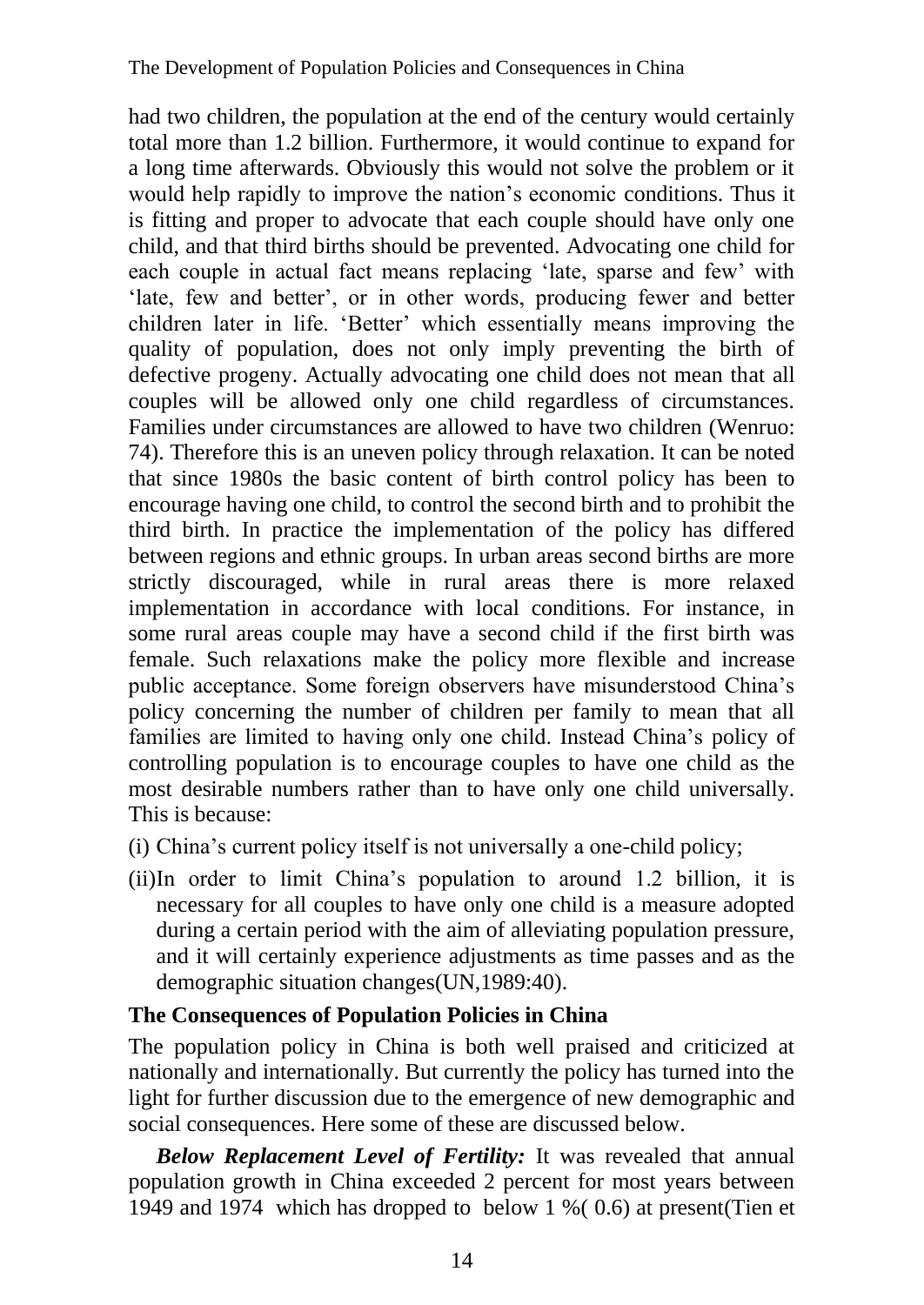al 1991:16, PRB, 2005:11). Beginning in the mid-1970s, however, China suddenly shifted gears and fertility declined dramatically. Since the introduction of the one-child policy in 1979 due to a long term interval of the policy the impact is dominant yet where the current total fertility rate is 1.72(UNFPA, 2005:172) or like 1.6(PRB, 2005:11) which is below replacement level. As the policy tightened and loosened, the total fertility rate rose and fell over times.

| Year | Total<br>Population | Crude<br>Birth<br>Rate | Crude<br>Death<br>Rate | <b>Natural</b><br>Growth<br>Rate | Average<br>Family<br>Size | Sex<br>Ratio | <b>Population</b><br>Aged $65+$ | Life<br>Expectancy |
|------|---------------------|------------------------|------------------------|----------------------------------|---------------------------|--------------|---------------------------------|--------------------|
| 1953 | 59435               | 37.0                   | 14.0                   | 23.0                             | 4.33                      | 107.56       | 4.41                            | 40.3***            |
| 1964 | 69458               | 39.14                  | 11.50                  | 27.64                            | 4.43                      | 105.46       | 3.56                            | $57.1***$          |
| 1982 | 100818              | 22.28                  | 6.60                   | 15.68                            | 4.41                      | 106.30       | 4.91                            | 67.77              |
| 1990 | 113368              | 21.06                  | 6.67                   | 14.39                            | 3.96                      | 106.60       | 5.57                            | 68.55              |
| 2000 | 126583              | 14.04                  | 6.45                   | 7.58                             | 3.44                      | 106.74       | 6.96                            | 71.40              |
| 2005 | 1,30756             | 12.40                  | 6.51                   | 5.89                             | 3.13                      | 102.19       | 9.07<br>$10.5*$                 | $71*$<br>$72**$    |

Table1.2: Population Characteristics in China, 1953-2005

*Source: National Bureau of Statistics, 1986, 2000, 2005, 2006; UN, 1989;\*WHO, 2005:174(all data indicates the figure in 2003);\*\*PRB, 2005:11; \*\*\* Xingming, 2006:68(adopted from Banister, 1987)*

It was revealed that annual population growth in China exceeded 2 percent for most years between 1949 and 1974 which has dropped to below 1 %( 0.6) in 2005(Tien et al 1991:16, PRB, 2005:11). Beginning in the mid-1970s, however, China suddenly shifted gears and fertility declined dramatically (Table 1.2; 1.3). Currently the numbers of married women at childbearing age in China are 255399635 in 2004 where only 21.75% have signed one-child certificate (China Population Statistics Yearbook, 2005:287) which reflects a significant impact in family planning. In 1979 the total fertility rate was 2.66 (Table 1.3). In the period decade, China has also had an active population control policy, but the consequences of noncompliance were not as great as they subsequently became. The total fertility dropped from 2.65 in 1979 to 2.29 in 1980, the first year in which the one-child family policy was fully in force. Subsequently, the total fertility rate rose to 2.86 in 1982(Sanderson and Tan, 1995:58) and 2.84 in 1987(Table 1.3). In 1993, a round of more tightening the total fertility rate stood at 2.0(Sanderson and Tan, 1995:58).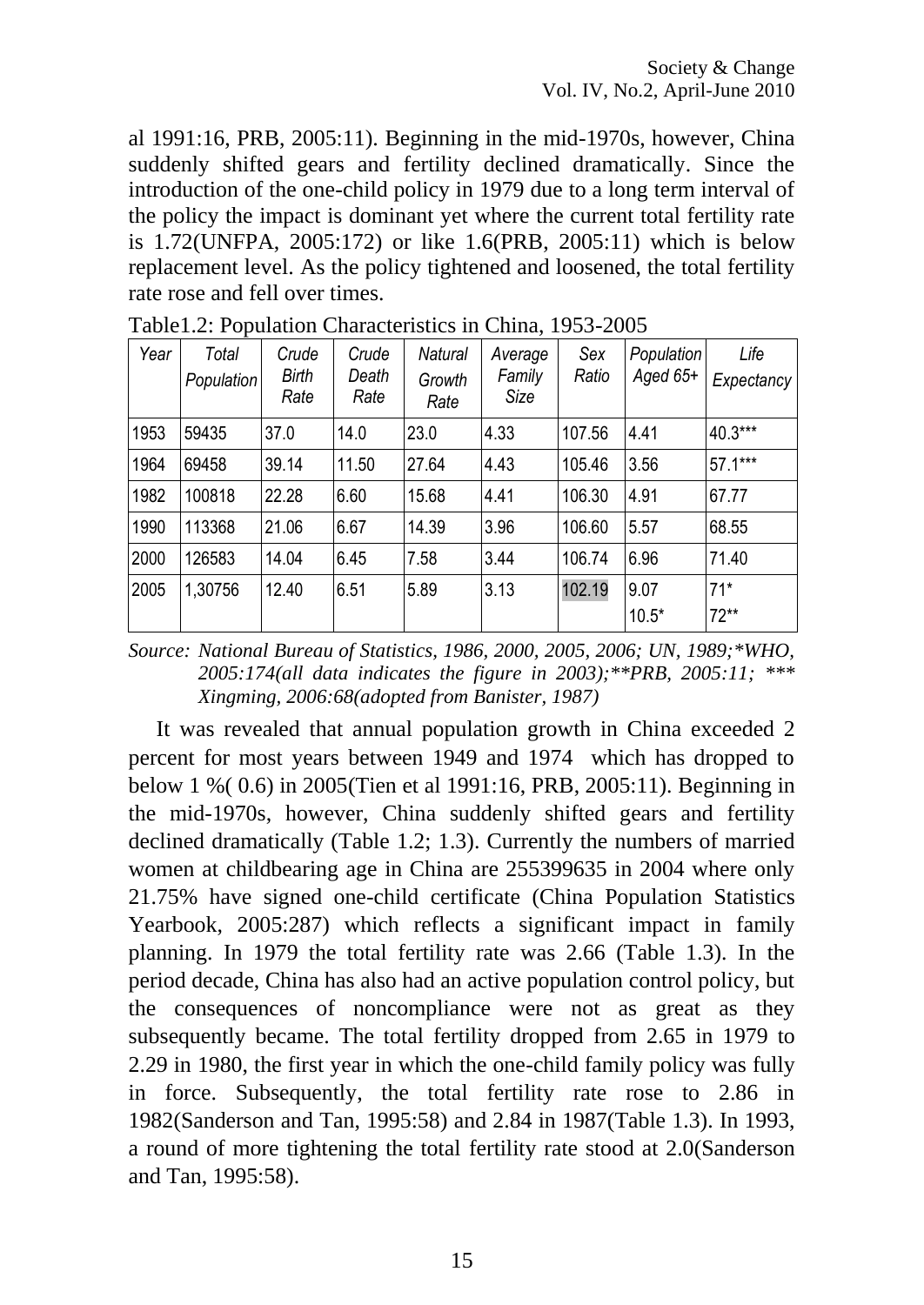The Development of Population Policies and Consequences in China

| $1771$ $1770$ and $0.00$ $0.000$ $0.000$ $0.000$ $0.000$ $0.000$ $0.000$ |            |      |                 |  |  |  |
|--------------------------------------------------------------------------|------------|------|-----------------|--|--|--|
| Year                                                                     | <b>TFR</b> | Year | <b>TFR</b>      |  |  |  |
| 1971                                                                     | 5.27       | 1979 | 2.66            |  |  |  |
| 1972                                                                     | 5.08       | 1980 | 2.29            |  |  |  |
| 1973                                                                     | 4.63       | 1985 | 2.03            |  |  |  |
| 1974                                                                     | 4.04       | 1987 | 2.84            |  |  |  |
| 1975                                                                     | 3.64       | 2000 | 1.72            |  |  |  |
| 1976                                                                     | 3.14       | 2001 | 1.69            |  |  |  |
| 1977                                                                     | 2.90       | 2003 | $1.8**$         |  |  |  |
| 1978                                                                     | 2.78       | 2005 | $1.72*(1.6***)$ |  |  |  |

Table 1.3: Total Fertility Rates under "Later-Longer-Fewer" Policy Period (1971-1978) and One-Child Policy" Period (1979-Present)

*Source: Chiu, 2004:9;\*UNFPA, 2005:172;\*\*WHO, 2005:174;\*\*\*PRB, 2005:11*

#### *Population Growth and Economic Development*

China has effectively curbed the excess growth of its population in recent years (Table 1.2; 1.3), and this represents a change of historical importance in its population reproduction. It is now well over 30 years since began to implement this policy and achievements in family planning has aroused global attention. First of all, China has effectively curbed the excess growth of its population. The birth rate and the natural growth rate of the Chinese population, which were respectively found at 37 and 23 per thousand in 1970, had dropped to 12 and 6.0 per thousand by 2005(Table 1.2). Low rates of birth, death and population growth are the salient features of the reproduction of the Chinese population now, which used to follow a pattern of high birth rate, low death rate and high growth. Here it can be noted that the Chinese family planning policy has helped improve the living standards. Fewer babies mean reduced burden and restriction on economic and social development. In the past 50 years, China has successfully increased the supply of food and fiber to meet the needs of its rapidly growing population. Since the early 1980s, China has also shifted from being a net food importer to a net food exporter, which has significantly contributed to the world food security (IIASA, 2005: 12).

The success of China"s population policy and program is well documented. Nevertheless, there is a significant regional variation. For policy regulations and service, government commitments have had an influence on the achievement of birth control targets in the local areas. Generally specking, the family planning program has achieved more success in the eastern coastal regions and less successful in inland provinces (Zhengming, 2000:60). A study (2000) by experts from six higher educational institutions including Zhejiang University and Wuhan University along with the Population Research Institute of the Chinese Academy of Social Sciences throughout China shows that China has by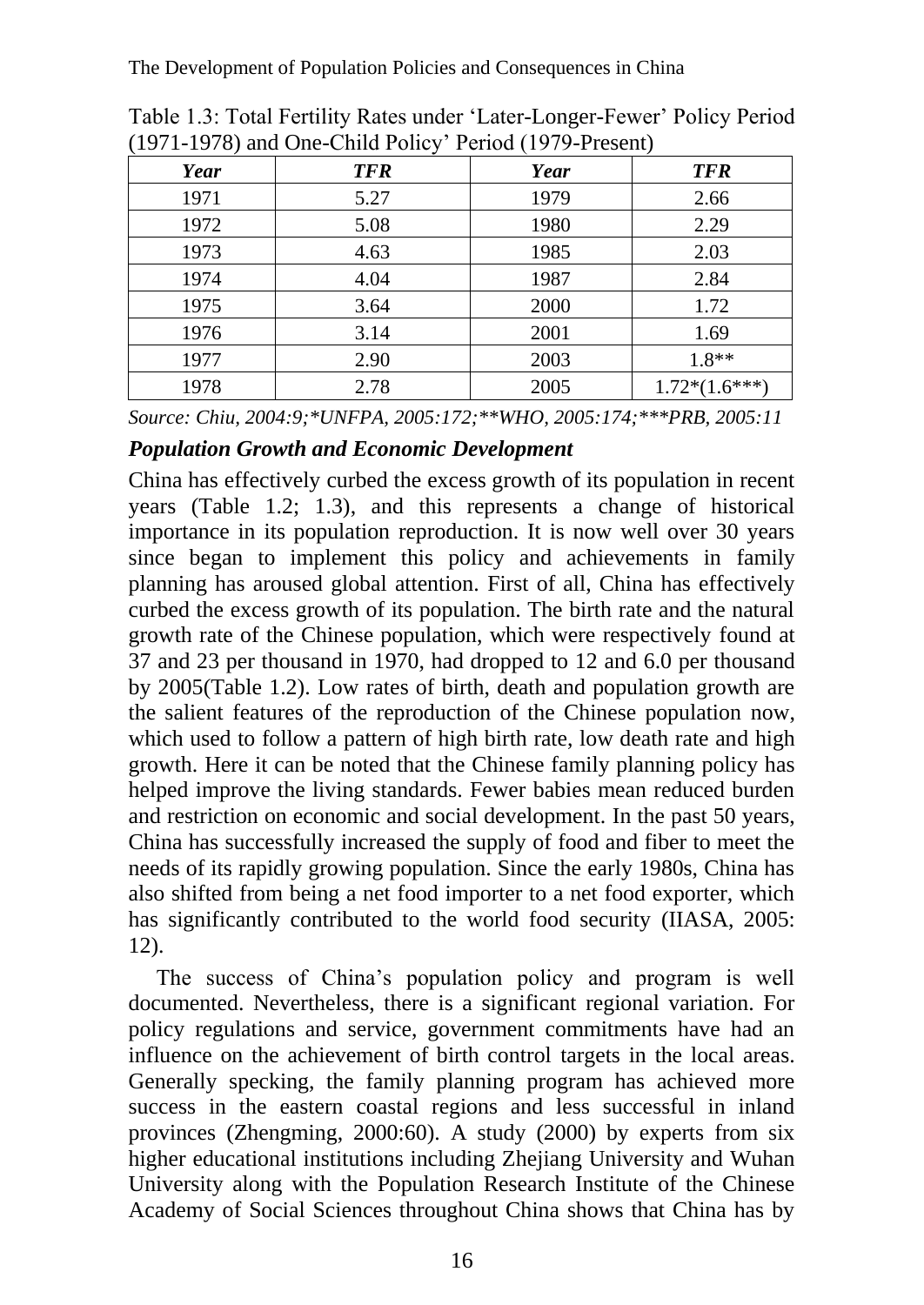its population reproductivity changed from a transitional pattern of high birth, low death and high growth rates to one with a low birth, low death and low growth rate. This should be attributed to the policy of "family planning" since the late 1970s.This study reports that "family planning" over the last twenty years has virtually led to cut family size and a general improvement of economic conditions in families. The average size of Chinese families was reduced to 3.36 persons in 2000 from 4.54 persons in 1980; families with a size of 4 persons or less came to take 76.7% from 53.7% in 1982. It"s estimated that in the past two decades a baby boom of about 250 million has been averted as a result of "family planning" in China. Of 350 million Chinese families, every family has been reduced to a size of 0.74 baby less and this is to say at least RMB\$14,000 yuan per family has been saved when a baby's upbringing cost of RMB\$19,000 yuan from birth to 16 years old is counted. Also as proved by practice in the past 20 years, introduction of the policy of "family planning" has not only helped in a general improvement of the health of women and children but also a raise of women's social status. Compared with those rejecting the policy of "family planning", families embracing the policy generally enjoy by their children 13-year-old or so a 6% more junior middle school education opportunity, and the time used by women on house chores becomes as much as 18% less. (People"s Daily, 25 September, 2000). No doubt continued economic liberalization will likely to promote small families in the coming years in China as the direct and opportunity costs of children are realized particularly in urban areas. Conversely, economic liberation may also promote fertility among the poor as a means of ensuring their economic success in an economy that is increasingly separated by rich and poor, leading observers to question on whether the low rates of fertility can be maintained over the long term (Newbold, 2002:23).

#### **Women Empowerment and Gender Disparity and Sex Ratio**

Both positive and negative aspects are reflected in case of women empowerment and gender disparity and sex ratio. In one sense the family planning policy has enhanced women's social status. For women, fewer babies mean more time and energy for participation in public activities. China, as a matter of fact, is one of the countries featuring a high level of participation in politics by women. Women arc able to enjoy a better status in marriage and family. To be more precise, women are playing a greater role in decision-making in families. Equality between the husband and wife now constitutes the most salient feature of families in China, in cities in particular. According to a nationwide survey jointly conducted in 2001 by the All-China Women's Federation and the National Bureau of Statistics, 93.25% of the women covered by the survey were "satisfied"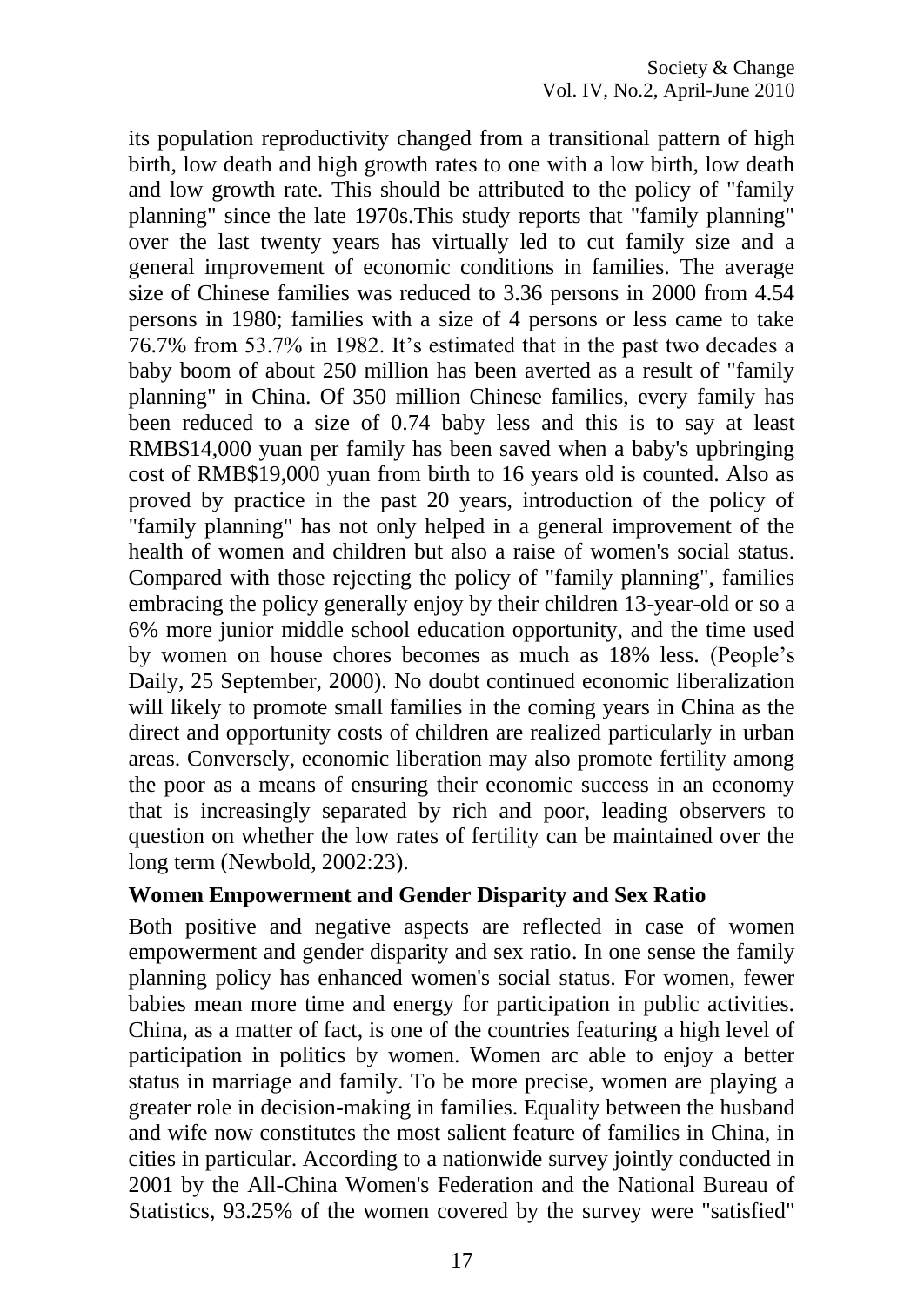or "fairly satisfied" with their marriages and families. Men are encouraged to get involved in family planning by sharing the responsibility with their wives. As a developing country in China gender inequality is prevails where the index (GDI) at 2004 was .741 comparing to Australia (.945) and USA (.936) which is quite satisfactory but needs more actions in this respect (Donald"s and Benewick, 2005:29). Family planning has reduced the cases of early marriage, early pregnancy and reduced the number of children a woman has and provides them with safe contraceptive measures. These have all helped to improve the health of women and their children. Family planning has enabled women to devote more time to work, social activities, their children's education, entertainment and rest instead of household work, and in turn, has helped to improve women's social status (People"s Daily, 26 Sepember, 2000). The Chinese family planning policy has promoted the development of public health, education and other undertakings of social welfare. The life expectancy of the Chinese female people has risen to 74 where average is 72 years on an average as good as for developed countries with an average level of development (Table 1.2).

In terms of sex ratio, it is widely reported that there are more boys than girls in China now. This is particularly true in rural areas, where boys are seen as more productive in agricultural work, and more vulnerable to the aging parents. The consequences of small or one-child family policies have been severe for girl children in the countryside. The sex ratio imbalance is due to under reporting of female births, especially in the countryside, aborting more female than male fetuses, and female infanticide. There, stories of abandonment and tales of abductions- of adolescent girls and young women-suggest a widening gender gap amongst under 30-years-olds.Here it can be noted that 86 girls per 100 boys are in average in China where as the natural gender ratio at birth is 95 girls per 100 boys (Donald"s and Benewick, 2005:28,29). Another study reports that starting around 25 or 30 years after the mid-1980s,around the year of 2015 and continuing until around 2030,there wont be enough Chinese girls for boys(25 million extra) from China to marry(Poston,2005:131) The growing shortage of women of marriageable age has led to the exploitation of women. UNICEF estimates that as many 250,000 women and children were trafficked in China in 2003. Implementation of the law is left to provincial governments, who may vary it according to local conditions. Concerned about a lack of people to care for its increasing elderly population, Shanghai has relaxed its regulations to allow some couples to have two children, now offers incentives to daughter only families(Donald"s and Benewick, 2005:28,29).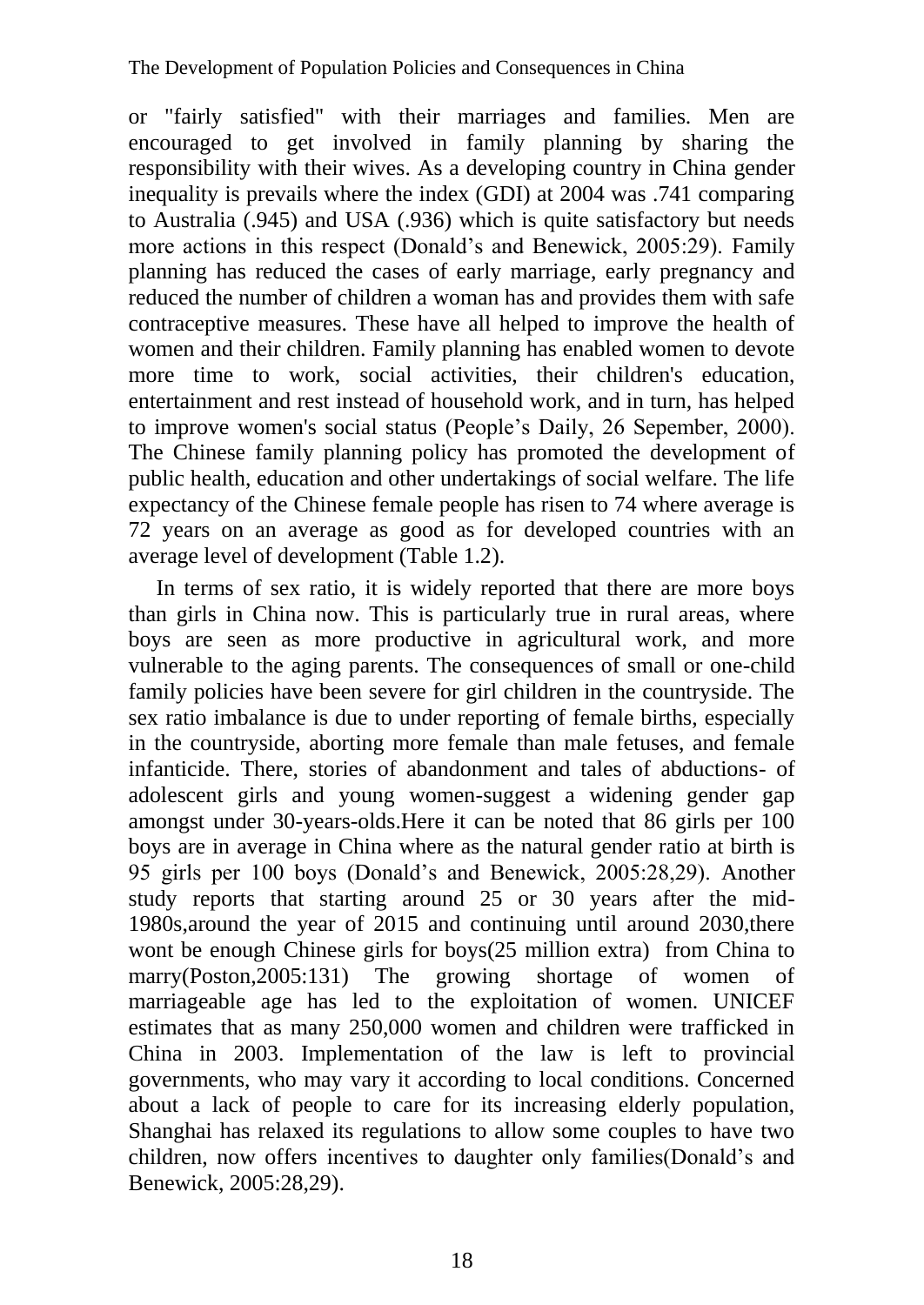| Year                                           | <b>Sex Ratio</b> |
|------------------------------------------------|------------------|
| 3 <sup>rd</sup> Population Census, 1982        | 108.5            |
| 1% of Population Sampling Survey, 1987         | 110.9            |
| 4 <sup>th</sup> Population census, 1990        | 111.3            |
| 1% of Population Sampling Survey, 1995         | 115.6            |
| 5 <sup>th</sup> Population Census, 2000        | 116.9            |
| <b>Report of National Bureau of Statistics</b> | 119.25           |

Table 1.4: Sex Ratio at Birth in China, 1981-2000

Source: *China Population Today*, August, 2005:18, *People"s Daily*, April 8, 2007

One study indicates that one child policy affected intra-household distribution between genders but improved Chinese children"s health status in general. Here the majority of the benefits went to boys in families with children of both sexes (example, Mosher, 1993:6). Two significant factors that mitigate the gender discrimination are household income and maternal education (Li, Guanghui. 2003:1-57). Moreover high sex ratio at birth will hit peak around 2040 and in 2020 china will face the shortage of brides (Sheng-Li, 2006). The sex ratio is continued to increase over recent years (Table 1.4).According to the fifth national population census conducted in 2000, the sex ratio at birth rose to 116.86, far beyond the normal range. Great disparities are also existed between regions (municipalities and regions) and in terms of rural-urban location. Table 1.5 indicates obviously remained in the normal range for the first birth in all three surveys but it rose drastically to a higher level for the second birth and even higher for the third and above.

| Year | <b>Total</b> | $I^{st}$ Birth | $2^{nd}$ Birth | $3^{rd}$ Birth |
|------|--------------|----------------|----------------|----------------|
| 1990 | 111.3        | 105.2          | 121.0          | 127.o          |
| 1995 | 115.6        | 106.4          | 141.1          | 154.3          |
| 2000 | 116.9        | 107.1          | 151.9          | 159.4          |

Table 1.5: Sex Ratio at Birth, by Birth Parity

Source: *China Population Today*, August, 2005:19

Most of the birth which appear to be missing from the registration system and even from the censuses are of females. Migrants and those in the private sector may be willing, for future legitimacy or other advantage, to record a son but are much less likely to report a daughter. In addition they provide a possible kin network through which others can hide a daughter from local investigation (Kane,1999:200-201).Trends in reported sex ratios at birth have risen from 108.5 males to 116.9 in 2000(Table 1.4) for every 100 females.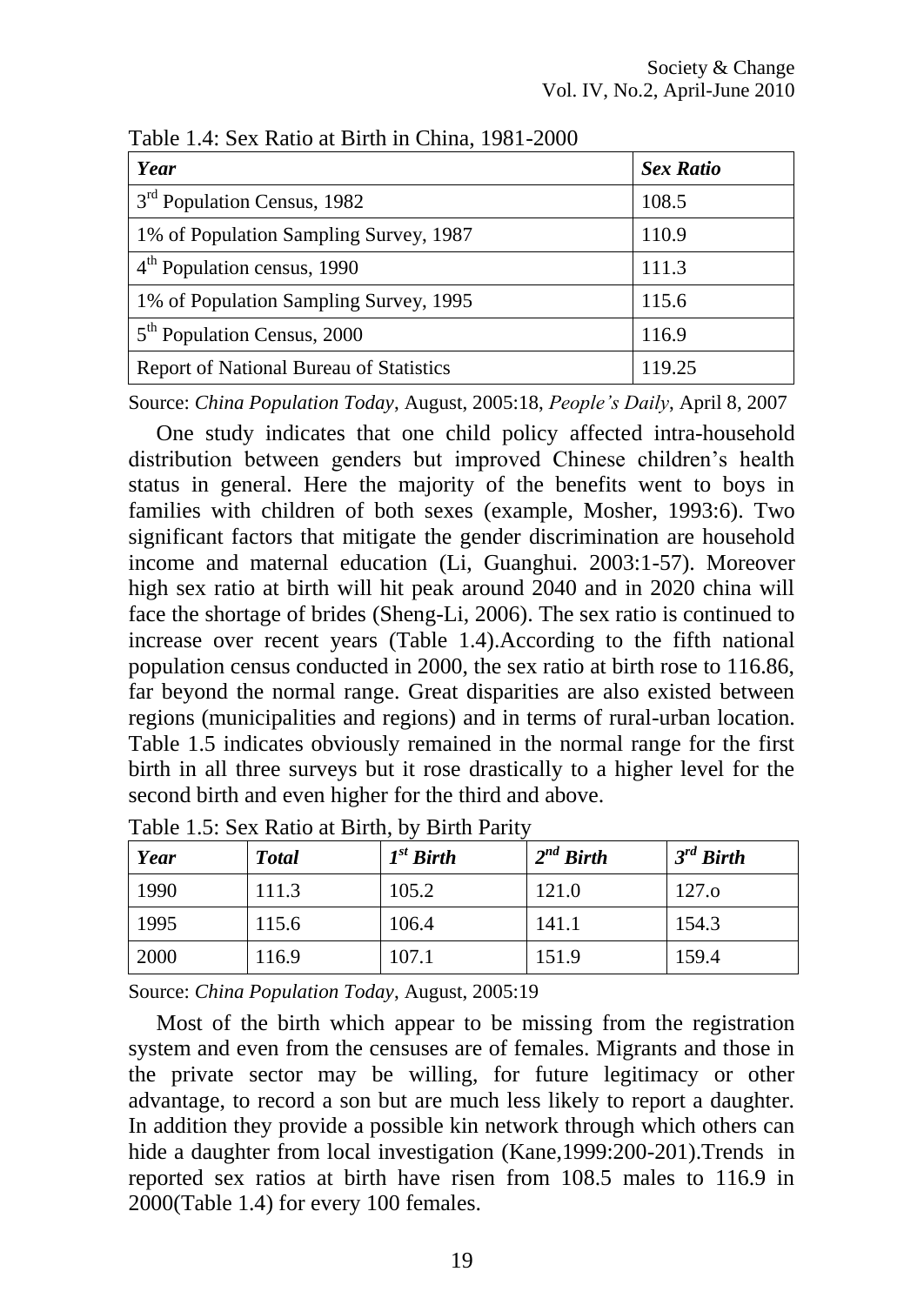### *Ageing and Old Age Securit:*

By 2004, the rate of population growth had slowed, although the actual population was still large and still growing. From the sheer weight of numbers, policy implications flow. China will experience a dramatic trend in population aging over the next 50 years. At present the proportion of elderly people are more than 10 %( WHO, 2005). In 2020, 11.7% of the Chinese population is expected to be aged over 6(Donald and Benewick, 2005: 109).Although there is a measure of the improvements in life style, medicine and nutrition, it presents the problem of how China is going to deal with the pensions, housing and health care needed on such a massive scale. And to complete the picture, the declining birth rate means there will be a smaller workforce to support a larger elderly population). Changing Shape of China's population Pyramids will be significant and the total dependency ratio is expected to increase for elderly. By 2040, the population aged above 65 in China will be a serious warning against difficulty in finding sufficient work force for social and economic development. A major problem to be over come in promoting one child per couple is to ensure that the elderly will be looked after properly. As the old people when they are unable to work, can live on pensions and thus reduce dependence on their sons or daughters. Formulating effective policies to solve the problem of how to care for an old couple with only son or daughter and old people without offspring is thus an important condition for promoting acceptance of the one-child per couple norm in the rural areas (UN, 1989:47).It can be noted that the rapid reduction in fertility level in just 25 years has resulted in a young population(aged 15 and less) that is substantially smaller than previous generations, creating a heavy burden of old age dependency. It's optimistic that Chinese government is trying to cope with an ageing population and a shrinking labor force that supports elderly. Moreover, the erosion of traditional family structure means that children no longer care for their elderly parents, posing additional problems, making future relaxation of the one-child policy to meet the problem of ageing possible( Newbold, 2002:23).The current characteristics of age structure- large percentage reductions of the young population without a corresponding increase in the old population-have led the country"s politicians and demographers to speck of a 'golden age' (Scharping, 2003:304).

#### *Individual Choice and Changing Family Relationship*

A study (Zhao, 1996) indicates that couples decisions regarding number of children has been influenced by the population control policy in place at that time. A couple"s socio-economic and socio-political background has limited effect on the decision. Among the only child families, family relations are shifting from the traditional adult centered to a child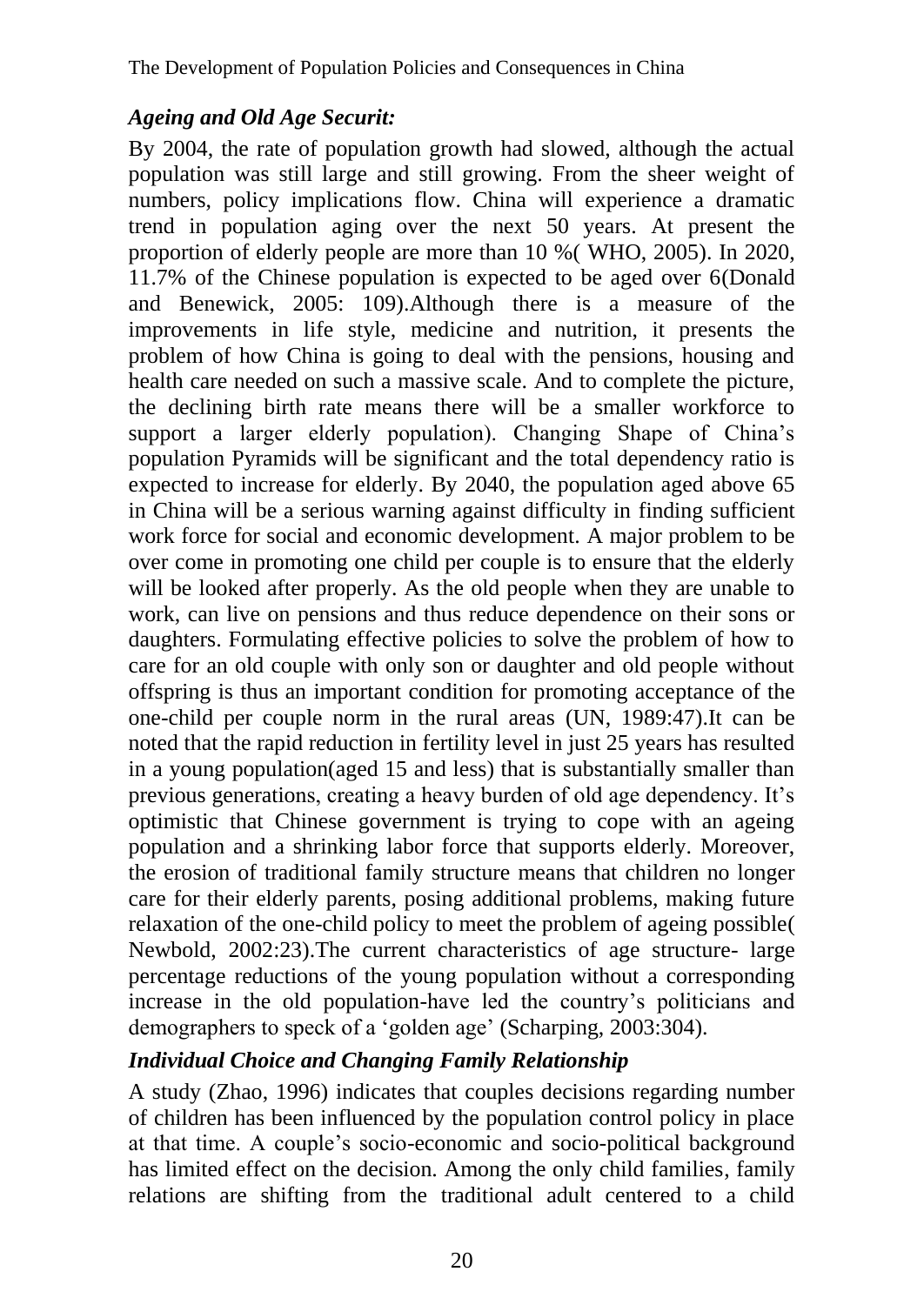centered relationship. Because of the reduced number of children, the only child families experience a closer relationship among three generations. The popular response to the only child policy is mixed, which may have contributed to the success of the policy implementation and the policy has created a strong sense of old age insecurity among the only child parents (Zhao, 1996).With the ongoing economic reform characterized by decentralization and increasing individual mobility and choice, the family planning program is facing new challenges and difficulties. Some rich farmers are not afraid of paying off the fine for extra births. The increasing number of men and women migrating from rural to urban areas also pose the difficulties for family planning officials and workers who have to provide the family planning services and enforce family planning regulations. However, economic development has also provided new opportunities for family planning. Increased income and job opportunities have also raised the opportunity costs of living children. More and more men and women at reproductive age, especially around their twenties, are involved in non agricultural sectors, and the time spent on childbearing means lost money and career opportunities. Economic reform in China has enhanced the living standards of farmers and as a result, changes their values and fertility attitudes, especially those of the younger generation. The transfer of labors from rural to urban areas and agriculture to a non agriculture sectors is having a significant impact on fertility. Having young children or being pregnant are seen as incompatible with the search for better jobs and opportunities for the migrants which leads to postpone the marriage and childbearing. Spending on education, healthcare, and daily life for children have increased dramatically with the improvement of living standards. These refer that some young parents want fewer children. High expense of marriage is also a determinant in the timing of marriage and child bearing (Zhengming, 2000:61).

#### *Question of Increasing Consumption Wave and One Child Generation*

Now the questions are emerging under the sated policy **–**"Will the first "only child" generation lead the third consumption wave in China"? The consumption is now regarded as the last motivator of the Chinese economy, together with the export and investment who have greatly advanced the Chinese economy. Recently, a research organization made an exciting prediction: the first "only child" generation would lead the third consumption wave (PKU NEWS, 2005). While traditional Chinese people attach more importance to the saving, the new generation born in 1970"s and 1980"s has a stronger awareness and a higher level of consumption. Some of them spend all their income and even borrow money from the banks. So will this part of consumers who has new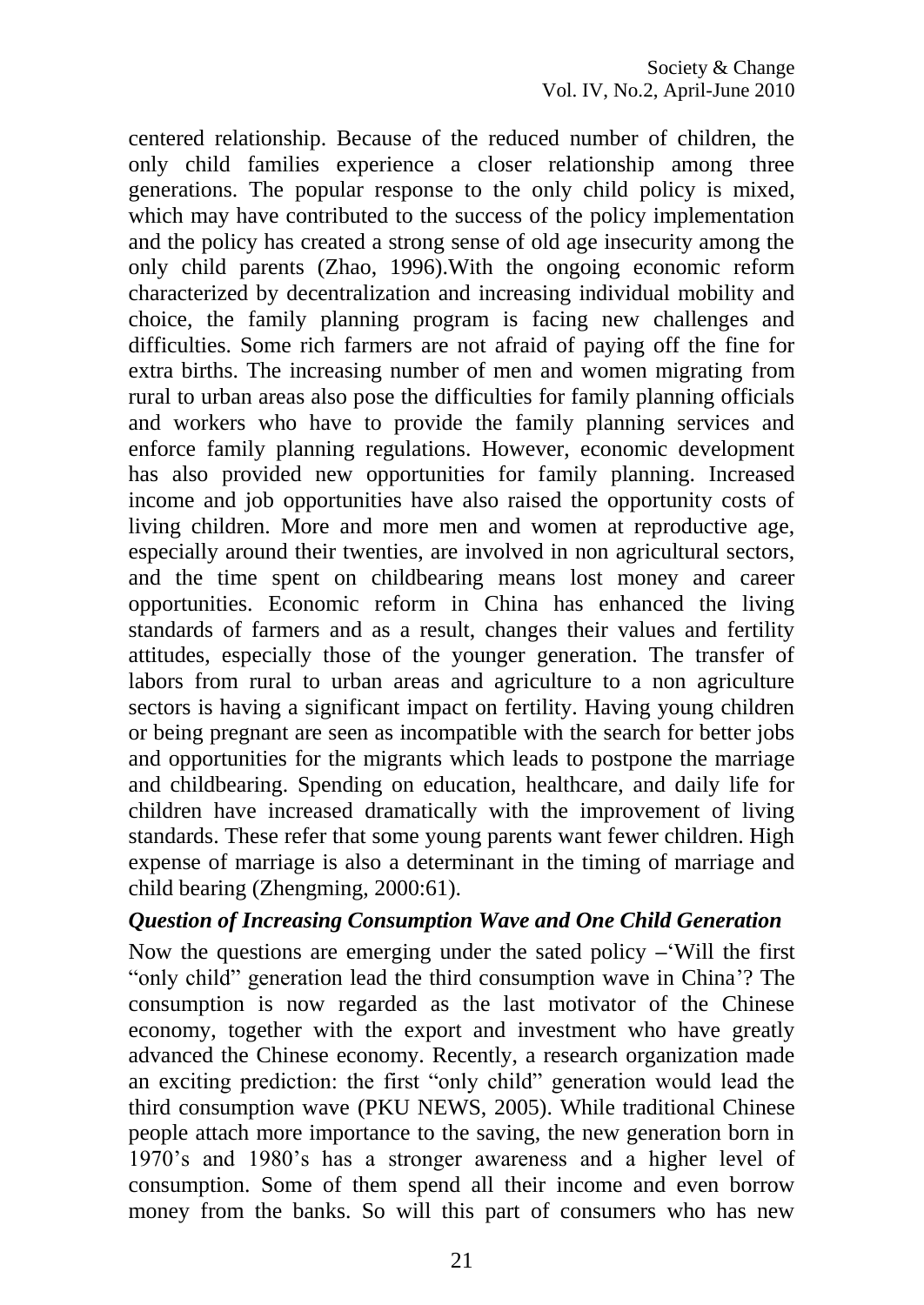consumption ways, concepts and actions be the main force of Chinese consumers?

This generation is getting so much support from the family and the independence which may lead them to degenerate under the globalize world unless come through proper socialization.

# *The Coercion Controversy*

There is a controversy regarding the birth control in China. Some critics treat the existing birth control as coercive nature (e. g. Aird, 1990; Xiaokang, 1996). Xiaokang(1996) argued that the importance of continuation of the patri-lineal family is still deeply implemented in the mind of the most of the people. Moreover, the lack of social security for the elderly in the rural areas, where majority of the people is located, reinforces the preferences of people to have as may children as possible and as early as possible, preferably sons. All this serves to explain the difficulties and controversies from the moment when China introduced its family planning policy, especially in rural areas (Liwen, 1999:6-7). As economic reforms progressed, it became increasingly difficult to regulate peasant fertility, or penalize those who had large families. With the demise of collective agriculture much of the pressure on individual's to confirm to local family size or family spacing norms disappeared. Increasingly, fines became the main way of attempting to discourage an extra birth. As peasants grew wealthier, however, fines became less of a deterrent (Kane, 1999:197).

# **Conclusion**

China"s existing population policy has been evolved over times and population has been well under control since the family- planning policy was adopted in 1970s, and the country has been experiencing an ideal period characterized by "low birth rate, low death rate, low growth rate" since late 1990s. The proportion of China's population to the world's total figure has decreased from previously one-fourth to one-fifth. In China total fertility rate had dropped below replacement level where as total fertility rate dropped from 4.9 in 1975 to 1.8 in 2003 following the increasing trend of ageing (aged 60 years and over) population from 7% in 1975 to 10% in 2003 while decreasing aged 0-14 years population in the trend of 39% in 1975 to 23% in 2003(UN, 2003:133). The government"s views on population growth is too high and policy on growth is lower and fertility level is satisfactory (UN, 2003:132, UN; 2002:108). In this regard the government is active to yet make the level lower through intervention (UN, 2003:132; 1998:39). Governments also report that in no case is coercion allowed as a means of implanting family planning policy. It is the firm policy of the Chinese government to prohibit coercive action in implementing family planning (Sen and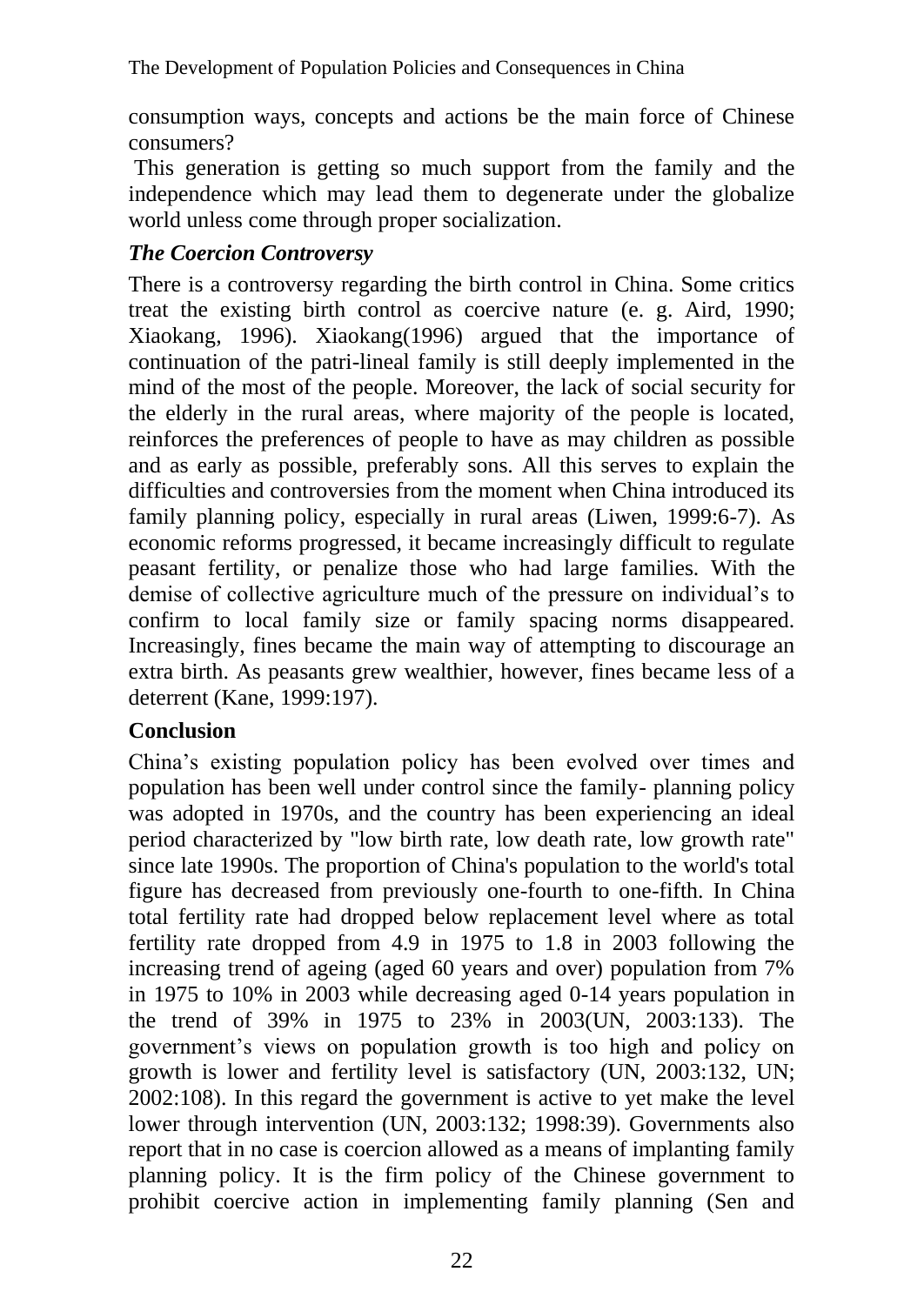others, 1994:98). Even the policy is successful to control the growth of population but no doubt China will be faced with several overwhelming challenges: there will be sweeping increase in the amount and the proportion of elderly people, the working population in relation to the elderly and other dependent population will fall significantly, and these two issues will cumulate a major interruption in China"s pension and elderly care systems. As there is a significant gap in the sex ratio and that is mainly for son preference due to one child policy and misreporting and the question of aging in Chinese society government should pay attention to evaluate the policy for possible reformation or have to take effective measures to face the coming future rightly. Although population policy is on of the planned control of population development but it requires scientific study depending on the stage of development of China's economy and on the national conditions whether to reduce the rate of population growth, or to stabilize the population at a given level. Neither can be achieved without proper planning and its exercise. These require active intervention and regulation by the state through plans, which coordinate population-development with advances in material production, thereby help improve the living standards of the people materially as well as culturally. The economy and the social productive forces must be developed and the influence of feudal ideology must be eliminated (Xueyuan, 1981:54). It's good to note that reshaping the population problem as a human resource power house China"s first Population and Development Strategy Research Report released on recently, where it has been addressed that China has now made a feature of having a low birthrate, a low mortality rate and high growth rate. How China can transform itself from a country with a large population to a human resources power is now a tough but pertinent question (People"s Daily, 2007). Thus it is necessary to use a really scientific socialist theory of population to guide practice and work out population polices and measures which correspond to objective conditions, and to act in accordance with the true socialist law of population. Thus population concept has to be reconsidered for seeking a qualitative shift to promote the quality of life and the services that could advance human well being and freedom. In this respect we must have to find constructive views, well-founded and relevant to men and women who are the final executors of every population policy.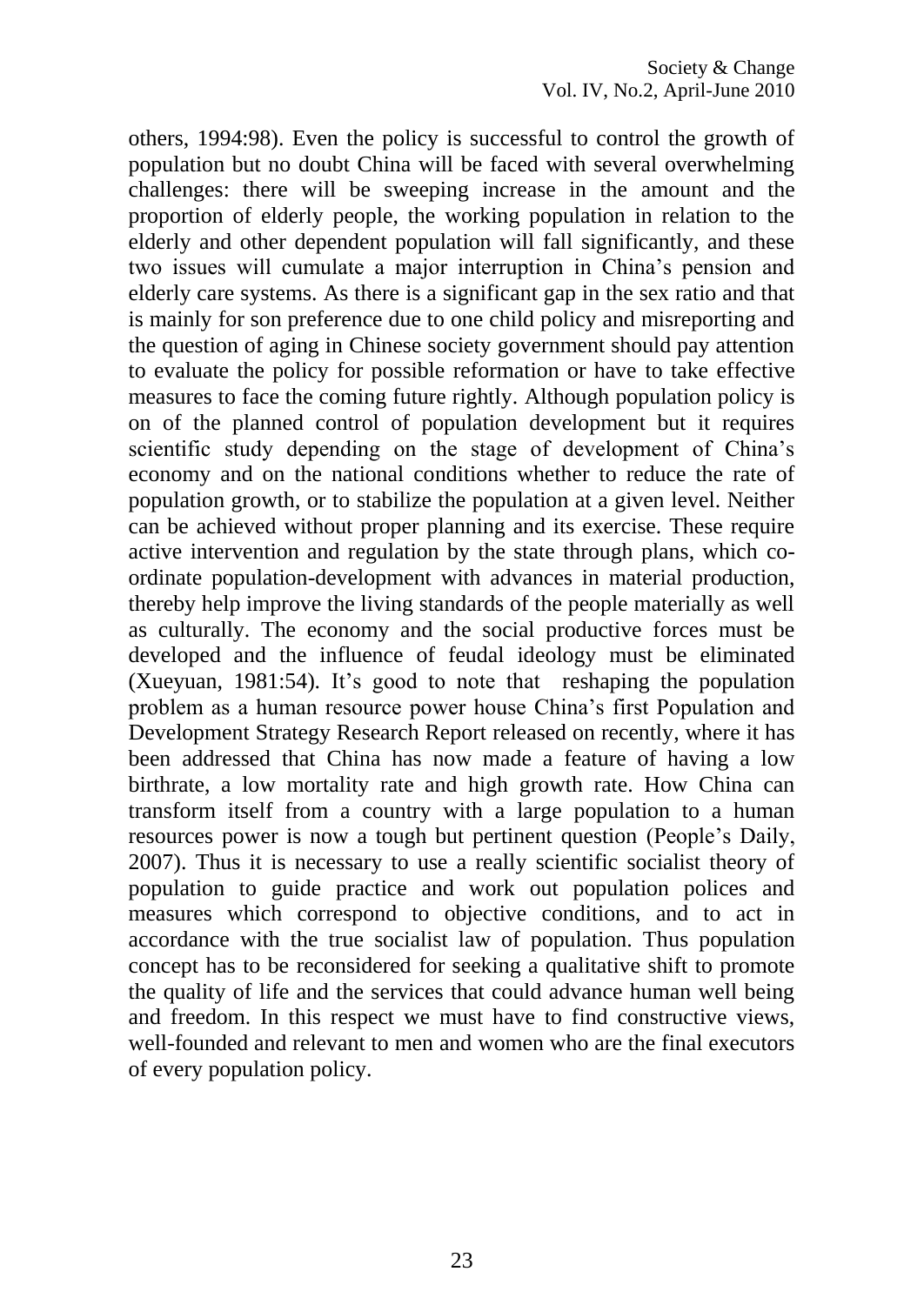The Development of Population Policies and Consequences in China

#### **References**

- Aird, John S.1990. Slaughter of the innocents: Coercive Birth Control in China*.* Washington D C: The AEI press.
- Banister, Judith.1987.China"s Changing Population. Stanford, California: Stanford University Press.
- Benewick, Robert and Paul Wingrove (eds). 1999. Vancouver: UBC Press.
- Bongaarts, John and Susan Greenhalgh.1985.' " an Alternative to the One-Child Policy," *Population and Development Review*, Vol.11, No.4, pp.585-617.
- *China Population Today,* Vol.22, August 2005*.*
- Chiu, Emily C.2004.*The One-Child Policy"s Socio-Demographic Impact: Current Trends and alternative Policy Projections.* Wharton, University of Pennsylvania.
- Donald, Stephanie Hemeryk and Robert Benewick.2005.*The State of China Atlas*. Berkley: University of California press.
- Finkle, Jason L and C.Alison MnIntosh(eds.).1994.The New Politics of Population: Conflict and Consensus in Family Planning. New York: Population Council.
- Information Office of the State Council of the People"s Republic of China.2000.China's Population and Development in the  $21<sup>st</sup>$  Century. Beijing: China Intercontinental Press.
- International Institute for Applied Systems Analysis (IIASA). 2005. *Options*, autumn, 2005. "Asia"s Future: What Research revels". Austria: IIASA.
- Kane, Penny.1999. "Population and Family Policies" pp.193-203 in *China in the 1990s by*
- Leiwen, Jiang.1999.Population and Sustainable Development: Population and Household Sceneries for Two regions. Amsterdam: Nethurd Publications.
- Li, Guanghui. 2003.*The Impact of One-Child Policy on Child-Well-Being and Gender Differential.* Working Paper No.2003-02.Centre for Research on Families, University of Washington, Seattle.
- Moser, Steven W.1993.*A Mother"s Ordeal: One Women"s Fight Against China"s One Child Policy.* New York: Harcourt Brace and Company.
- National Bureau of Statistics.2006.*China Population Statistics Yearbook 2005*.China Statistics Press.
- National Bureau of Statistics.2005.*China Population Statistics Yearbook 2005*.China Statistics Press.
- Newbold, BruceK.2002.*Six Billion plus: Population Issues in the 21st Century*. Lanham: Rowman & Littlefield Publishers, Inc.
- *People's Daily Online* (English, updated  $16<sup>th</sup>$  January 2007).

*Peoples daily, 25th September, 2000*

*(http://english.peopledaily.com.cn/english/200009/25/eng20000925\_51214.html)*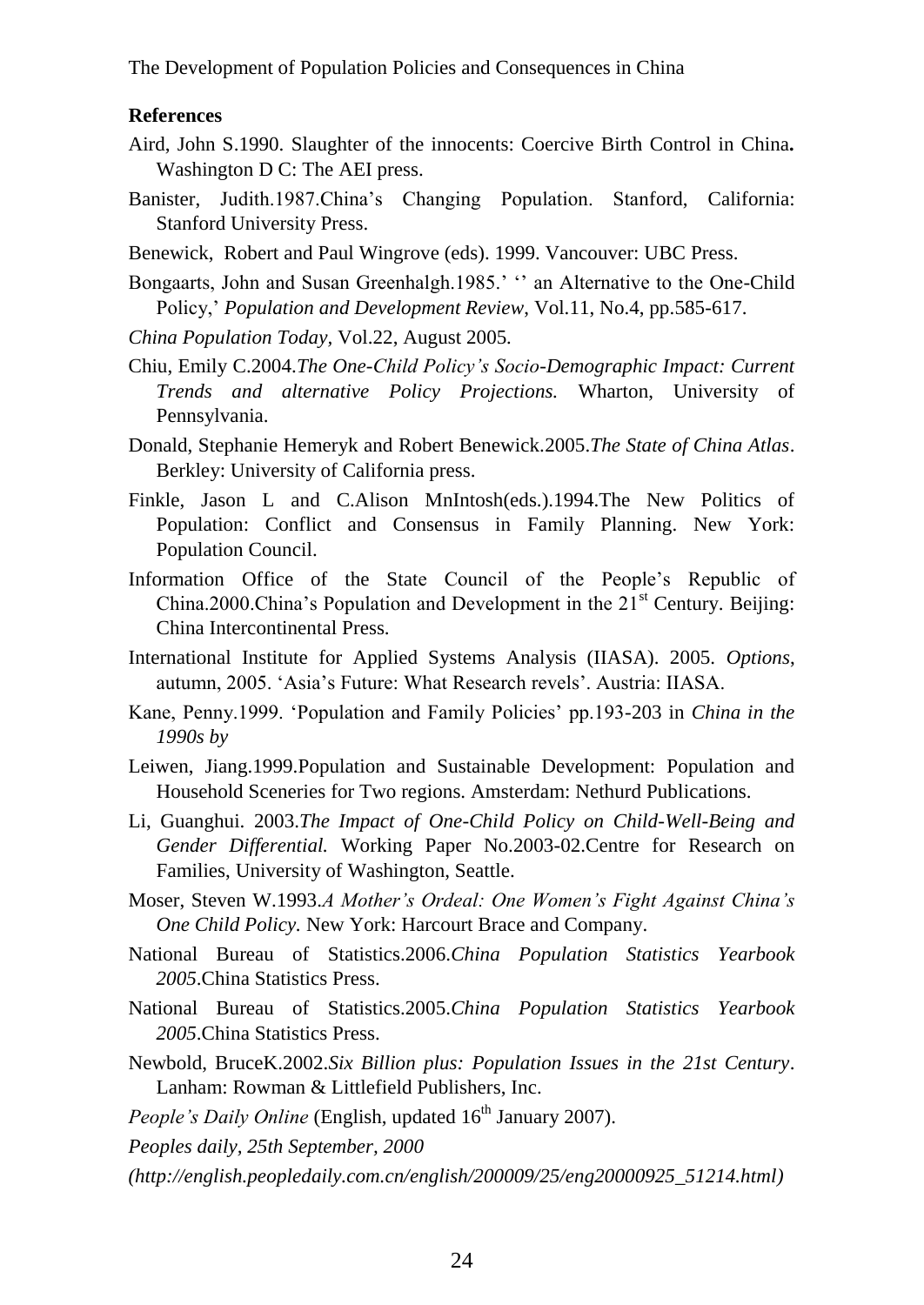- *Peoples Daily, 26th September, 2000 (http://english.peopledaily.com.cn /english/200009/26/eng20000926\_51253.html)*
- PKU NEWS Thursday (2005-12-15 10:34)*. Chinese Economy Forum in PKU, First "Only Child" Generation Lead New Consumption Wave?* www.people.com.cn
- Population Reference Bureau (PRB). 2004(5<sup>th</sup> edition). *Population Reference Bureau"s Handbook*, Washington, DC.
- Poston, Jr. Dudley L.2005.China"s Unbalanced Sex Ratio at Birth: How many Bare Branches Have Been Born since the 1980s? Papers and proceedings of 2<sup>nd</sup> china-US conference research Roundtable sessions, November, 2005.
- Sanderson, Warren C and Tan,Jee-Peng.1995.*Population in Asia.* Washington, D, C: The World Bank.
- Scharping, Thomas.2003.*Birth Control in China 1949-2000*.London and New York: RoutledgeCurzon.
- Sen, Gita and Adrienne Germain and Lincoln C. Chen (eds).1994.Population Polices Reconsidered: Health, Empowerment, and Rights. Massachusetts: Harvard School of Public Health.
- Spengler, Joseph J and Otis Dudley Duncan.1963.Population Theory and Policy: Selected Readings.
- Sheng-Li,Chen and others.2006. "Will China Face A Big Shortage of Brides in Future?" in *Market and Demographic Analysis*, Vol.12, No.1, 2006.IPR,Peking University.
- Tien, H.Yuan.1991.China"s Strategic Demographic Initiative. New York: Praeger.
- United Nations Population Fund (UNFPA). 2005. *The State of World Population.*
- United Nations.2004.*World Population Polices 2003.* New York: Department of Economics and Social Affairs, Population Division, UN.
- United Nations.2002.*National Population Polices 2001.* New York: Department of Economics and Social Affairs, Population Division, UN.
- United Nations.1998.*Global Population Policy Database.* New York: Department of Economics and Social Affairs, Population Division, UN.
- United Nations.1989.*Case Studies in Population Policy: China.* New York: Department of Economics and Social Affairs, Population Division, UN.
- Wang, Gabe T.1999.*China"s Population Problems, Thoughts and Policies*. Aldershot: Ashgate.
- Wen Ruo, 1981. "Popualtion Policy".pp.55-76 in *China"s Population Problem and Prospects* by Liu Zheng, Song Jian and Others. Beijing: New World Press.
- World Health Organization (WHO). 2005.The *World Health Report 2005:Make Every Mother and Child Count*. Geneva: WHO.
- Cangping, Wu and Guangzong, Mu.2004.*Focus on China Series: China"s Population Situation and Policies,* Beijing: Foreign Language Press.